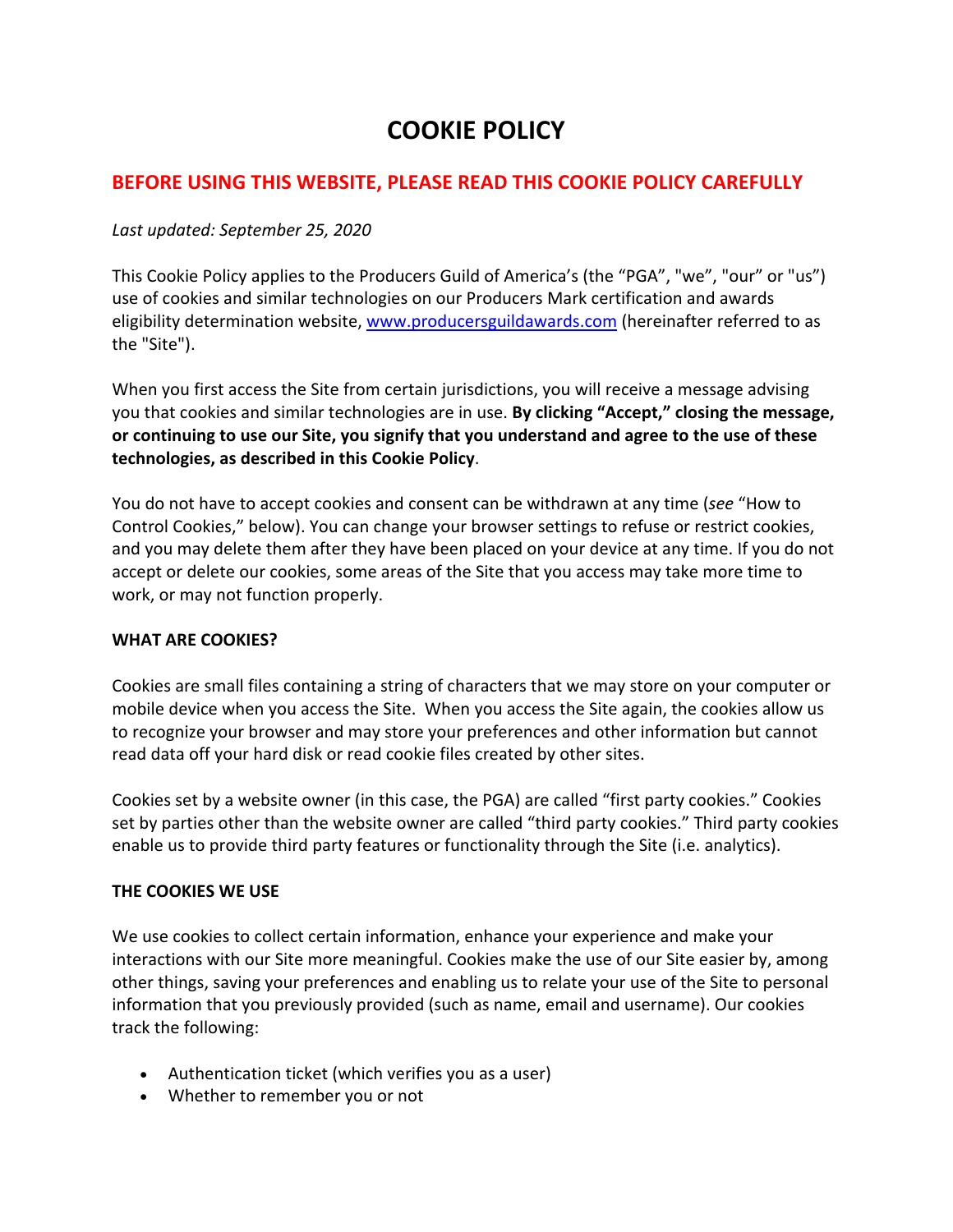- What language you are using
- Data tracked by Google Analytics

We also use cookies to compile anonymous, aggregated statistics that allow us to understand how people use our Site and to help us improve the Site's structure and content. We cannot identify you personally from this information.

We use both session-based and persistent-based cookies. Session-based cookies exist only during your web session and expire when you close your internet browser. Persistent-based cookies are files that stay in one of your browser's subfolders until you delete them manually or your browser deletes them based on the duration period contained within the persistent cookie's file.

The specific types of first party and third-party cookies placed by our Site and the purposes they perform are described in the table below:

| <b>Type of Cookies</b>                                                                                                                                                                                                                                                               | <b>Who Serves</b>                 | <b>How to Refuse</b>                                                                                                                                                                                                                                                                                               |
|--------------------------------------------------------------------------------------------------------------------------------------------------------------------------------------------------------------------------------------------------------------------------------------|-----------------------------------|--------------------------------------------------------------------------------------------------------------------------------------------------------------------------------------------------------------------------------------------------------------------------------------------------------------------|
|                                                                                                                                                                                                                                                                                      | <b>These Cookies</b>              |                                                                                                                                                                                                                                                                                                                    |
| <b>Strictly Necessary Cookies</b><br>These are cookies that are<br>required for the operation of<br>our Site. They include, for<br>example, cookies that enable<br>you to log into secure areas of<br>our Site, use a shopping cart or<br>make use of e-billing.                     | PGA                               | These cookies are strictly necessary to<br>deliver the Site and therefore cannot be<br>refused. However, they can be deleted<br>or blocked using your browser settings,<br>(see "How to Control Cookies," below).                                                                                                  |
| <b>Performance and Functionality</b><br><b>Cookies</b><br>These are used to recognize<br>you when you return to our<br>Site. This enables us to<br>personalize our content for you<br>and remember your<br>preferences, but are non-<br>essential to the performance of<br>our Site. | <b>PGA</b><br>Google<br>Analytics | These cookies can be deleted or blocked<br>using your browser settings (see "How to<br>Control Cookies," below).<br>Please follow the link below to review<br>Google Analytics's privacy policy or to<br>opt-out:<br>https://developers.google.com/analytics<br>/devguides/collection/analyticsjs/cookie-<br>usage |
| <b>Analytical or Customization</b><br><b>Cookies</b><br>These cookies collect<br>information about how users<br>access and interact with our                                                                                                                                         | <b>PGA</b><br>Google<br>Analytics | These cookies can be deleted or blocked<br>using your browser settings (see "How to<br>Control Cookies," below).                                                                                                                                                                                                   |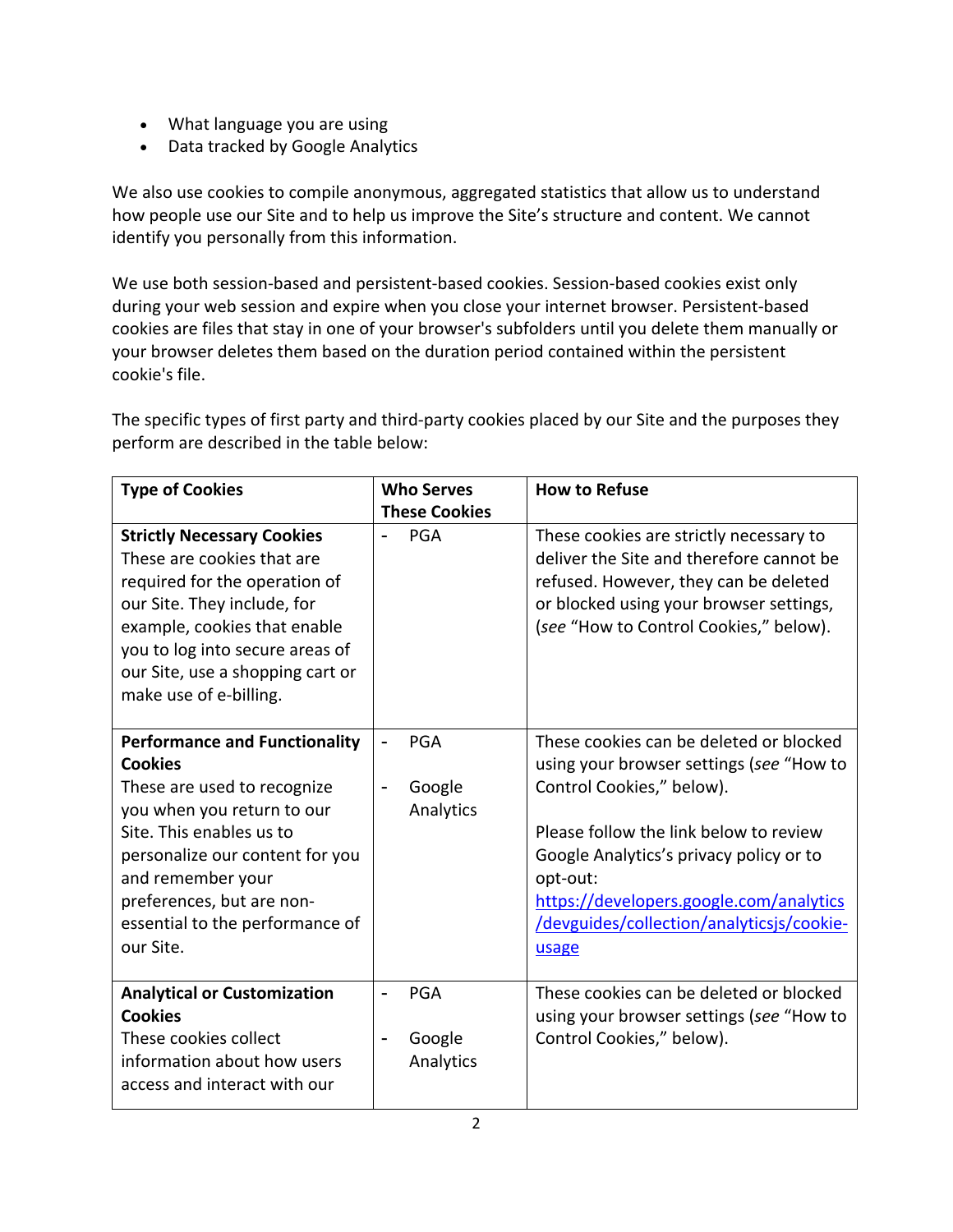| Site. We use this information to |                          |         | Please follow the links below to review     |
|----------------------------------|--------------------------|---------|---------------------------------------------|
|                                  |                          |         |                                             |
| help generate support tickets    | $\overline{\phantom{a}}$ | ZenDesk | the third party's privacy policy or to opt- |
| for requests and, in aggregate   |                          |         | out:                                        |
| form, to help us improve Site    |                          |         |                                             |
| functionality for our visitors.  |                          |         | <b>Google Analytics:</b>                    |
| While such cookies may store     |                          |         | https://developers.google.com/analytics     |
| general technical information    |                          |         | /devguides/collection/analyticsjs/cookie-   |
| (such as the type and location   |                          |         | usage                                       |
| of the computer accessing the    |                          |         |                                             |
| Site), the information collected |                          |         | ZenDesk:                                    |
| will not otherwise be used to    |                          |         | https://www.zendesk.com/company/cus         |
| personally identify individuals. |                          |         | tomers-partners/cookie-policy/              |
|                                  |                          |         |                                             |

#### **HOW TO CONTROL COOKIES**

When you first access our Site from certain jurisdictions, you will receive a message advising you that cookies and similar technologies are in use. By clicking "Accept," closing the message, or continuing to access our Site, you signify that you understand and agree to the use of these technologies, as described in this Cookie Policy.

You do not have to accept cookies and consent can be withdrawn at any time, although you may not be able to use certain features of our Site. You can do this by clicking the appropriate opt-out provided in the cookie table above or by activating the settings on your browser that allows you to refuse all or some cookies.

Please follow the links below to helpful information for the most popular browsers:

• Microsoft Internet Explorer:

https://support.microsoft.com/en-gb/help/17442/windows-internet-explorer-deletemanage-cookies

• Google Chrome:

https://support.google.com/chrome/answer/95647?co=GENIE.Platform%3DDesktop&hl =en

Mozilla Firefox:

https://support.mozilla.org/en-US/kb/enable-and-disable-cookies-website-preferences